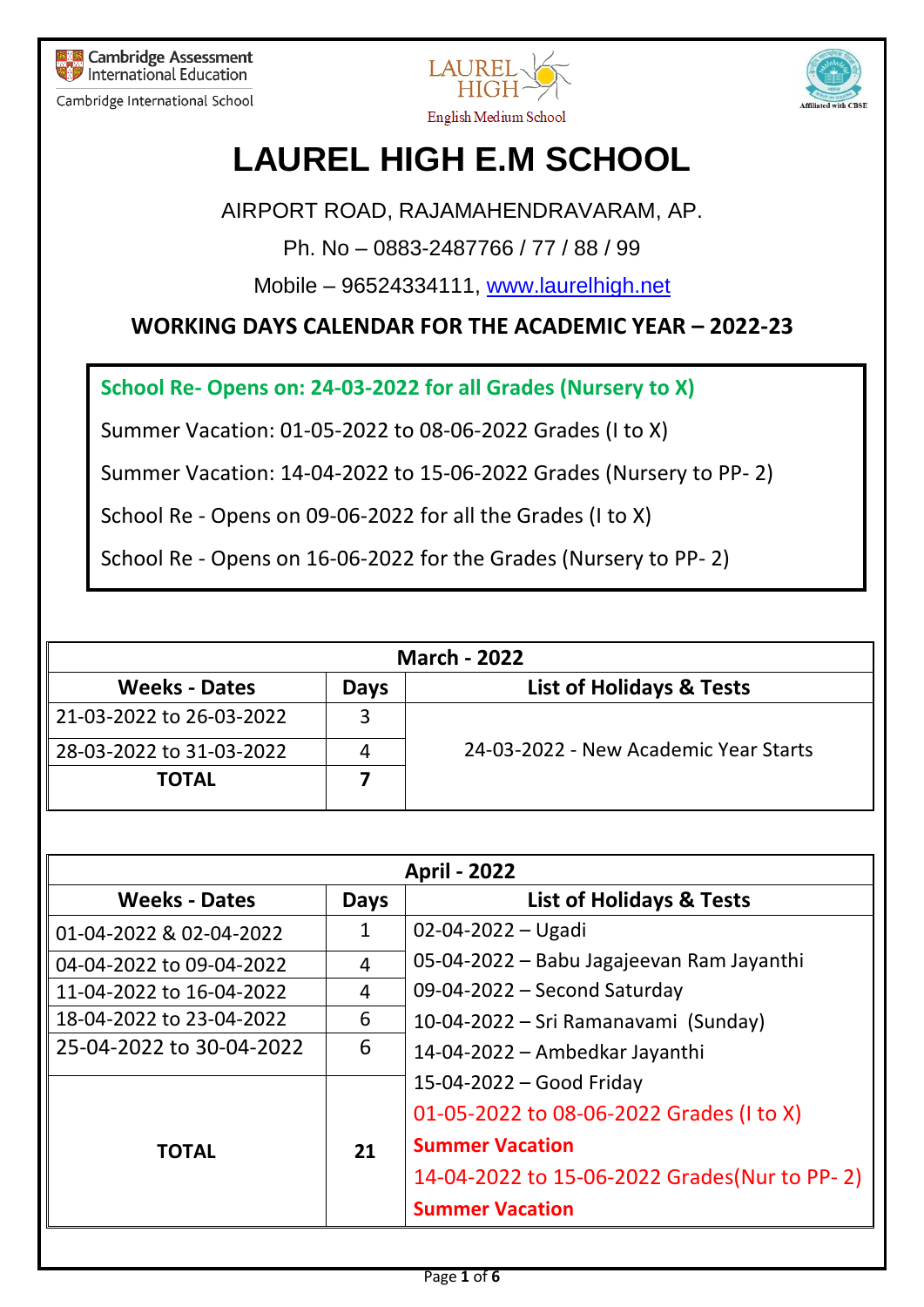|                           | $May - 2022$   |                                                                                                                 |  |  |
|---------------------------|----------------|-----------------------------------------------------------------------------------------------------------------|--|--|
| <b>Weeks - Dates</b>      | Days           | <b>List of Holidays</b>                                                                                         |  |  |
| 02-05-2022 to 07-05-2022  | 5              |                                                                                                                 |  |  |
| 09-05-2022 to 14-05-2022  | 6              | $01 - 05 - 2022 - May Day (Sunday)$<br>03-05-2022 - Ramzan<br>07-05-2022 – Last Working Day for Teaching Staff. |  |  |
| 16-05-2022 to 21-05-2022  | 6              |                                                                                                                 |  |  |
| 23-05-2022 to 28 -05-2022 | 6              |                                                                                                                 |  |  |
| 30-05-2022 & 31-05-2022   | $\overline{2}$ |                                                                                                                 |  |  |
| <b>TOTAL</b>              | 25             | <b>Not Calculated as an Academic Working Days</b>                                                               |  |  |

| June - 2022               |                |                                                                  |  |
|---------------------------|----------------|------------------------------------------------------------------|--|
| <b>Weeks - Dates</b>      | <b>Days</b>    | <b>List of Holidays</b>                                          |  |
| 01-06-2022 to 04-06-2022  | 0              | 09-06-2022 - School Re-Opens for All the Grades                  |  |
| 06-06-2022 to 11-06-2022  | $\overline{2}$ | of I to X                                                        |  |
| 13-06-2022 to 18-06-2022  | 6              | 11-06-2022 - Second Saturday<br>16-06-2022 - School Re-Opens for |  |
| 20-06-2022 to 25 -06-2022 | 6              |                                                                  |  |
| 27-06-2022 to 30-06-2022  | 4              |                                                                  |  |
| <b>TOTAL</b>              | 18             | <b>Nursery to PP-2</b>                                           |  |

| <b>July - 2022</b>         |             |                              |  |
|----------------------------|-------------|------------------------------|--|
| <b>Weeks - Dates</b>       | <b>Days</b> | <b>List of Holidays</b>      |  |
| 01-07-2022 to 02 - 07-2022 |             |                              |  |
| 04-07-2022 to 09 - 07-2022 | 5           |                              |  |
| 11-07-2022 to 16 - 07-2022 | 6           | 09-07-2022 - Second Saturday |  |
| 18-07-2022 to 23-07-2022   | 6           | 10-07-2022 – Bakrid (Sunday) |  |
| 25-07-2022 to 30-07-2022   | 6           |                              |  |
| <b>TOTAL</b>               | 25          |                              |  |

| <b>August - 2022</b>     |                |                                              |
|--------------------------|----------------|----------------------------------------------|
| <b>Weeks - Dates</b>     | <b>Days</b>    | <b>List of Holidays</b>                      |
| 01-08-2022 to 06-08-2022 | 5              | 05-08-2022 - Varalakshmi Vratham             |
| 08-08-2022 to 13-08-2022 | 4              | SA - I Starts From: 08-08-2022 to 18-08-2022 |
| 15-08-2022 to 20-08-2022 | 5              | 09-08-2022 - Moharam                         |
| 22-08-2022 to 27-08-2022 | 6              | 13-08-2022 - Second Saturday                 |
| 29-08-2022 to 31-08-2022 | $\overline{2}$ | 15-08-2022 – Independence Day Celebrations   |
|                          |                | 19-08-2022 - Krishnashtami                   |
| <b>TOTAL</b>             | 22             | PTM Dates - 25-08-2022 to 27-08-2022         |
|                          |                | 31-08-2022 - Vinayaka Chavithi               |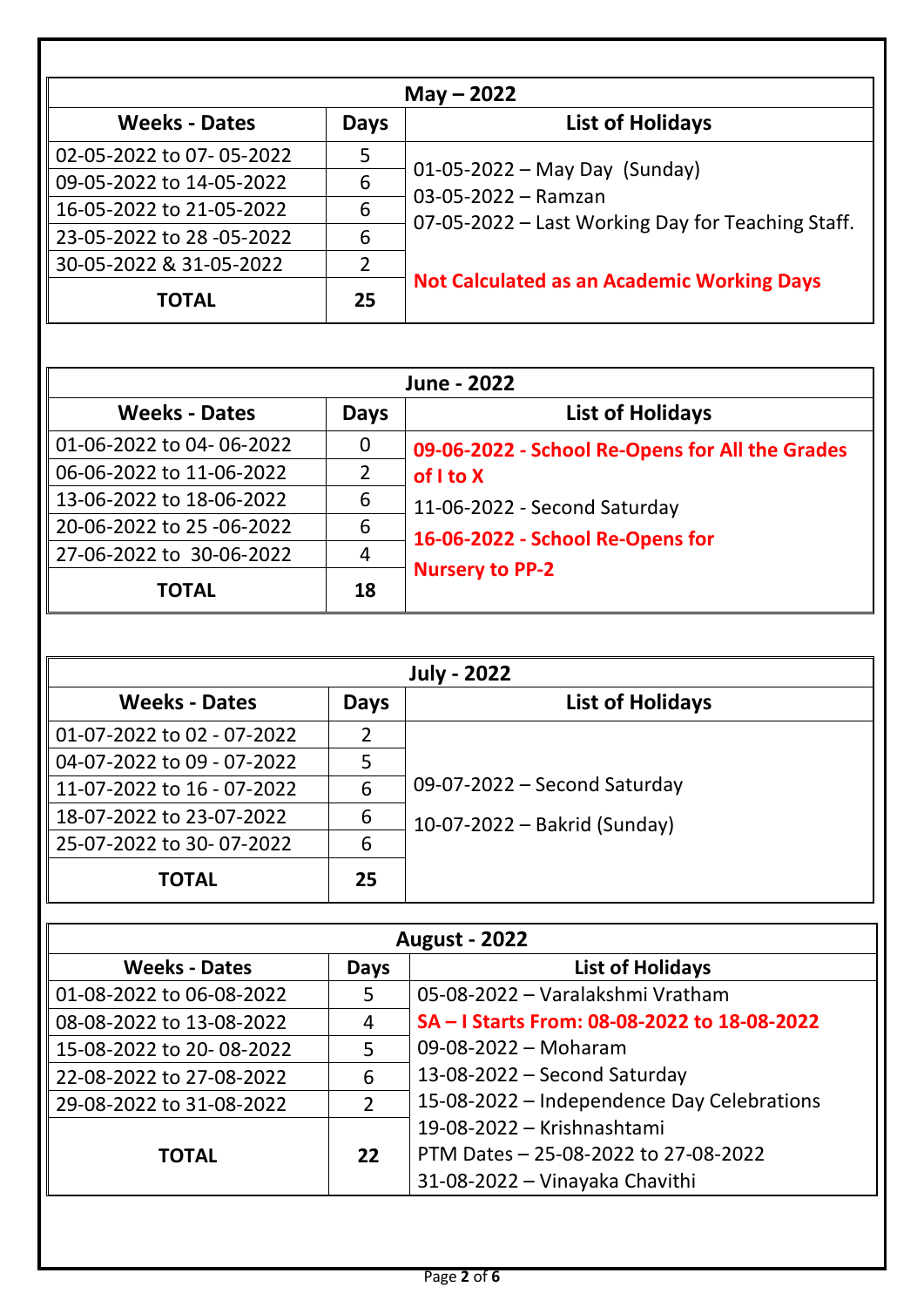|                          | September-2022 |                                             |  |  |
|--------------------------|----------------|---------------------------------------------|--|--|
| <b>Weeks - Dates</b>     | Days           | <b>List of Holidays</b>                     |  |  |
| 01-09-2022 to 03-09-2022 | 3              |                                             |  |  |
| 05-09-2022 to 10-09-2022 | 5              |                                             |  |  |
| 12-09-2022 to 17-09-2022 | 6              | 05-09-2022 – Teachers Day (Half Day School) |  |  |
| 19-09-2022 to 24-09-2022 | 6              | $10-09-2022$ – Second Saturday              |  |  |
| 26-09-2022 to 30-09-2022 | 5              |                                             |  |  |
| <b>Total</b>             | 25             |                                             |  |  |

| October - 2022           |      |                                              |
|--------------------------|------|----------------------------------------------|
| <b>Weeks - Dates</b>     | Days | <b>List of Holidays</b>                      |
| 01-10-2022               | 0    | 02-10-2022 - Gandhi Jayanthi (Sunday)        |
| 03-10-2022 to 08-10-2022 | 0    | 01-10-2022 to 09-10-2022 - Dussehra Holidays |
| 10-10-2022 to 15-10-2022 | 6    | 10-10-2022 - School Reopens After Dussehra   |
| 17-10-2022 to 22-10-2022 | 6    | Vacation.                                    |
| 24-10-2022 to 29-10-2022 | 5    | 08-10-2022 - Second Saturday                 |
| 31-10-2022               | 1    | 09-10-2022 - Miladi-Unnabi (Sunday)          |
| <b>Total</b>             | 18   | 24-10-2022 - Diwali                          |

| November - 2022            |      |                                          |
|----------------------------|------|------------------------------------------|
| <b>Weeks - Dates</b>       | Days | <b>List of Holidays</b>                  |
| 01-11-2022 to 05-11-2022   | 5    |                                          |
| 07 -11-2022 to 12 -11-2022 | 5    | 08-11-2022 – Karthika Pournami           |
| 14-11-2022 to 19-11-2022   | 6    | (Half Day from Afternoon)                |
| 21-11-2022 to 26-11-2022   | 6    | 12-11-2022 - Second Saturday             |
| 28-11-2022 to 30-11-2022   | 3    | 14-11-2022 – Children's Day Celebrations |
| <b>Total</b>               | 25   |                                          |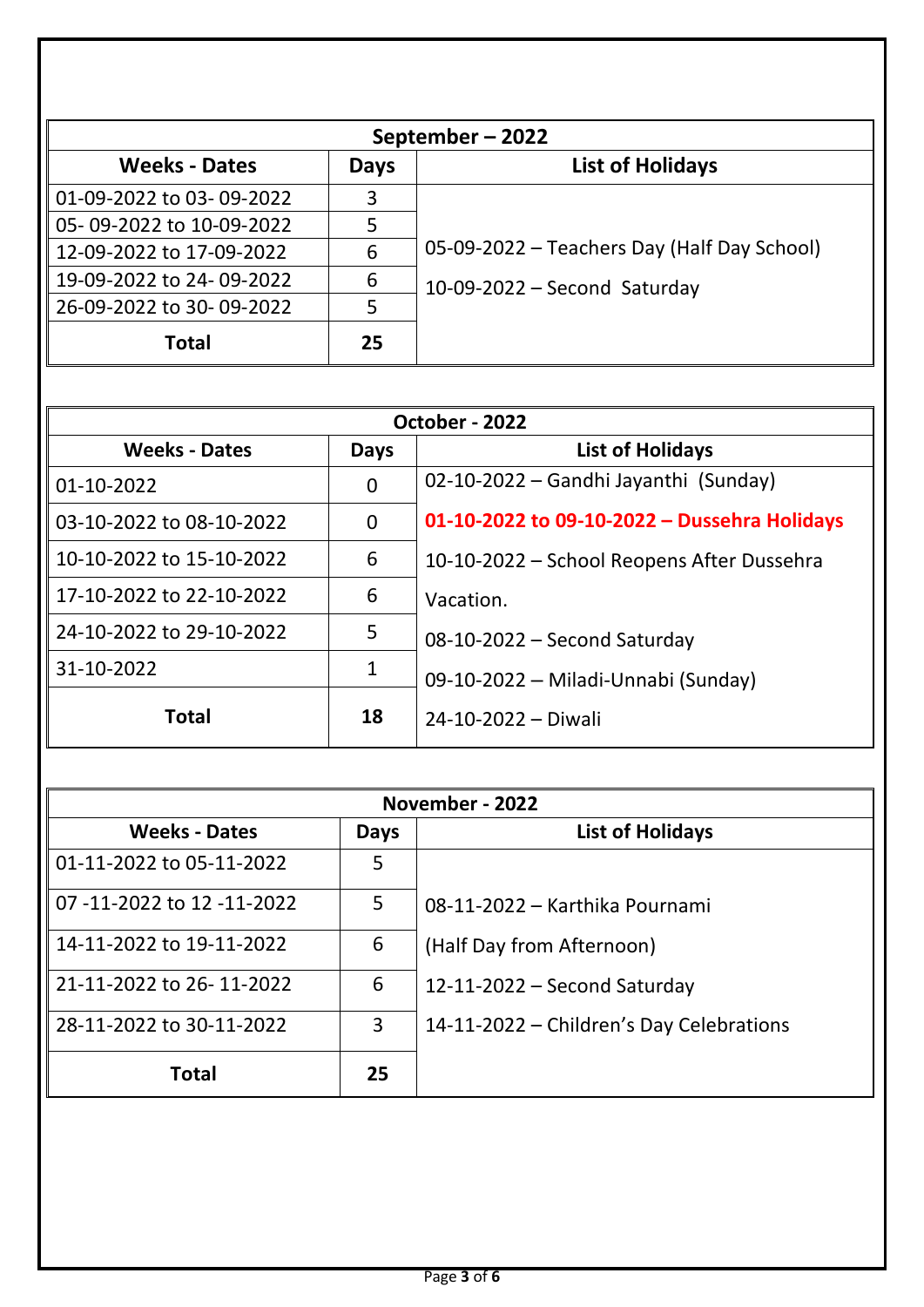| December-2022             |             |                                               |  |
|---------------------------|-------------|-----------------------------------------------|--|
| <b>Weeks - Dates</b>      | <b>Days</b> | <b>List of Holidays</b>                       |  |
| 01-12-2022 to 03-12-2022  | 3           |                                               |  |
| 05 -12-2022 to 10-12-2022 | 5           | 10-12-2022 - Second Saturday                  |  |
| 12-12-2022 to 17-12-2022  | 6           | 25-12-2022 - Christmas (Sunday)               |  |
| 19-12-2022 to 24-12-2022  | 6           | SA - Il Starts From: 01-12-2022 to 08-12-2022 |  |
| 26-12-2022 to 31-12-2022  | 6           | PTM Dates - 18-12-2022 to 20-12-2022          |  |
| <b>Total</b>              | 26          |                                               |  |

| <b>January - 2023</b>     |                |                                                                                                 |
|---------------------------|----------------|-------------------------------------------------------------------------------------------------|
| <b>Weeks - Dates</b>      | <b>Days</b>    | <b>List of Holidays</b>                                                                         |
| 02-01-2023 to 07-01-2023  | 6              |                                                                                                 |
| 09-01-2023 to 14-01-2023  | $\overline{0}$ | $01-01-2023$ – New Year Day (Sunday)<br>07-01-2023 - Second Saturday                            |
| 16-01-2023 to 21-01--2023 | 5              | (Sankranti Celebrations)                                                                        |
| 23-01-2023 to 28-01-2023  | 6              | 08-01-2023 to 16-01-2023 - Sankranti Holidays<br>17-01-2023 – School Open After Pongal Vacation |
| 30-01-2023 & 31-01-2023   | $\overline{2}$ | 26-01-2023 - Republic Day Celebrations                                                          |
| <b>Total</b>              | 19             |                                                                                                 |

| February - 2023            |                |                                |
|----------------------------|----------------|--------------------------------|
| <b>Weeks - Dates</b>       | Days           | <b>List of Holidays</b>        |
| 01-02-2023 to 04 - 02-2023 | 4              |                                |
| 06-02-2023 to 11 - 02-2023 | 5              | $11-02-2023$ – Second Saturday |
| 13-02-2023 to 18-02-2023   | 5              | 18-02-2023 - Maha Shivaratri   |
| 20-02-2023 to 25-02-2023   | 6              |                                |
| 27-02-2023 to 28-02-2023   | $\overline{2}$ |                                |
| Total                      | 22             |                                |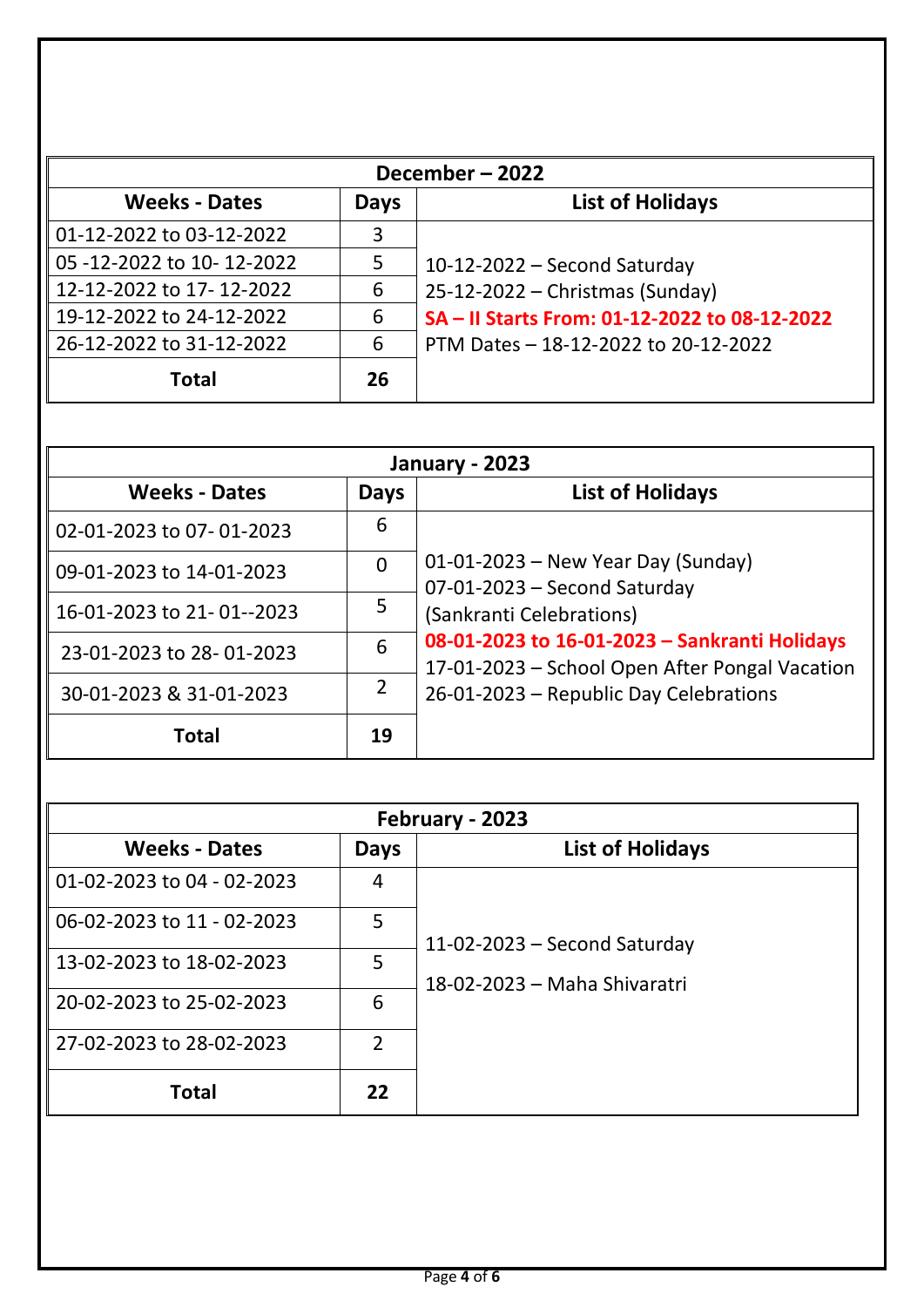| March $-2023$            |                |                                                                                                                                                                                                                                                                  |  |  |
|--------------------------|----------------|------------------------------------------------------------------------------------------------------------------------------------------------------------------------------------------------------------------------------------------------------------------|--|--|
| <b>Weeks - Dates</b>     | Days           | <b>List of Holidays &amp; Tests</b>                                                                                                                                                                                                                              |  |  |
| 01-03-2023 TO 04-03-2023 | 4              | $08 - 03 - 2023 - Holi$                                                                                                                                                                                                                                          |  |  |
| 06-03-2023 TO 11-03-2023 | $\overline{4}$ | 11-03-2023 SECOND SATURDAY                                                                                                                                                                                                                                       |  |  |
| <b>TOTAL</b>             | 8              | SA – III Starts From: 02-03-2023 to 10-03-2023<br>11-03-23 to 16-03-23 - Session Break<br>PTM Dates - 11-03-2023 for Grades Nur to PP-2<br>PTM Dates - 15-03-2023 to 16-03-2023 for Grades<br>1 to $IX$<br>New Academic Year 2023 - 2024 starts on<br>17-03-2023 |  |  |

## **WORKING DAYS AVAILABLE BEFORE EACH EXAM**

|   | EXAM DAYS                            | $022(8+7+7)$ |
|---|--------------------------------------|--------------|
|   | <b>WORKING DAYS BEFORE EXAMS 214</b> |              |
| २ | <b>TOTAL WORKING DAYS</b>            | 236          |

| <b>ASSESSMENT</b>                | <b>NO. OF DAYS</b> |
|----------------------------------|--------------------|
| S.A -1 08-08-2022 To 18-08-2022  | 76 DAYS            |
| S.A - 2 01-12-2022 TO 08-12-2022 | 77 DAYS            |
| S.A -3 03-03-2023 TO 10-03-2023  | 61 DAYS            |

## **LIST OF CELEBRATIONS IN 2022 – 2023**

| <b>DATE</b> | <b>DAY</b> | <b>OCCASSION</b>                     |
|-------------|------------|--------------------------------------|
| 15-08-2022  | <b>MON</b> | <b>INDEPENDENCE DAY CELEBRATIONS</b> |
| 14-11-2022  |            | MON   CHILDREN'S DAY CELEBRATIONS    |
| 24-11-2022  | <b>SAT</b> | <b>CHRISTMAS DAY CELEBRATIONS</b>    |
| 07-01-2023  | <b>SAT</b> | <b>SANKRANTI CELEBRATIONS</b>        |
| 26-01-2023  | <b>THU</b> | <b>REPUBLIC DAY CELEBRATIONS</b>     |